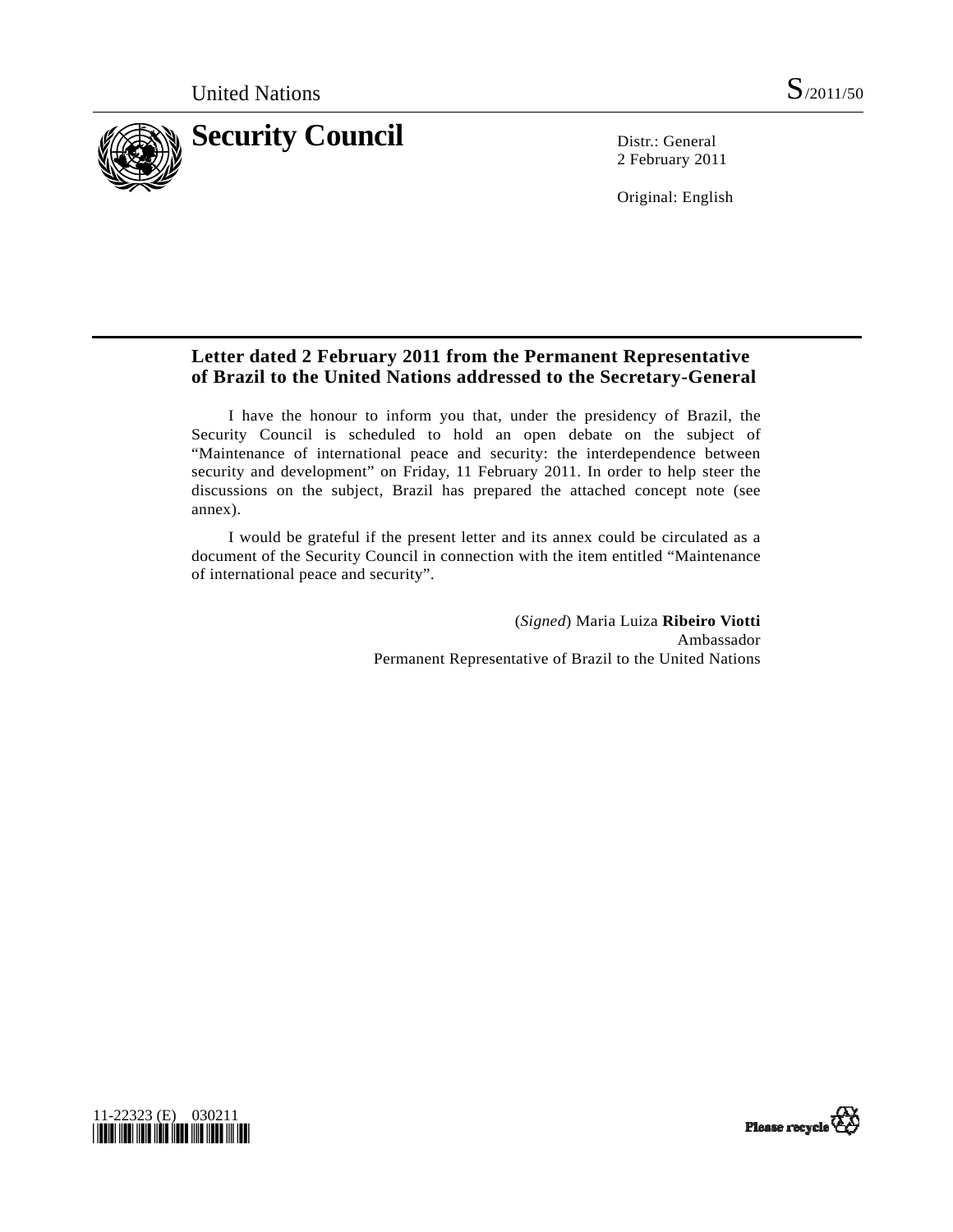## **Annex to the letter dated 2 February 2011 from the Permanent Representative of Brazil to the United Nations addressed to the Secretary-General**

### **Interdependence between security and development**

## **Introduction**

 Since the late 1990s, the Security Council has displayed a growing awareness of the interdependence between security and development. It has time and again recognized the need to take both elements into account in the exercise of its responsibilities for the maintenance of international peace and security. Far too often history has shown that purely military engagement in conflict situations particularly in intra-State conflicts with international implications — is unlikely to bring about a quality of peace that can be sustained in the medium and long term. If the Security Council is to be effective, sustainable peace must be achieved.

 The United Nations experience in conflict situations has demonstrated that sustainable peace requires a comprehensive approach to security — which involves consideration of the root causes of violence, as well as of the social and economic situation on the ground. What remains subject to discussion among Security Council members is how much of this consideration lies within the purview of the Council and how far peacekeeping operations should be involved in such efforts.

 The Security Council debate on the interdependence between security and development now proposed by Brazil offers an opportunity to advance the already intense international dialogue on this issue. It intends to build on the conclusions reached by relevant discussions, such as those promoted last year by France in February on transition and exit strategies (S/PRST/2010/2); by Japan in April on a comprehensive peacebuilding strategy to prevent the recurrence of conflict (S/PRST/2010/7); by Turkey in September on ensuring the Security Council's effective role in maintaining international peace and security (S/PRST/2010/18); by Uganda in October on post-conflict peacebuilding (S/PRST/2010/20); and by Bosnia and Herzegovina, during its presidency in January of this year on post-conflict peacebuilding: institution-building (S/PRST/2011/2).

#### **Security and development: a complex relationship**

 Not all peoples suffering from poverty resort to violence, but social, political and economic exclusion can contribute to the eruption or protraction of or relapse into violence and conflict. This seems to be the case in situations as different as those of Haiti or of the Democratic Republic of the Congo. A professional and accountable security sector may, for instance, foster stability and the rule of law. That should not, however, be considered an end in itself. Stability must be sought as a means to enhance social and economic development — which is, for instance, clearly the most appropriate approach for a situation such as that of Guinea-Bissau.

 The Security Council has underlined the necessity to address the root causes of conflicts, taking into account that development, peace and security and human rights are interlinked and mutually reinforcing (S/PRST/2010/18). With this in mind, a number of key issues in conflict and post-conflict situations need to be dealt with from the perspectives of both security and development. The relative abundance of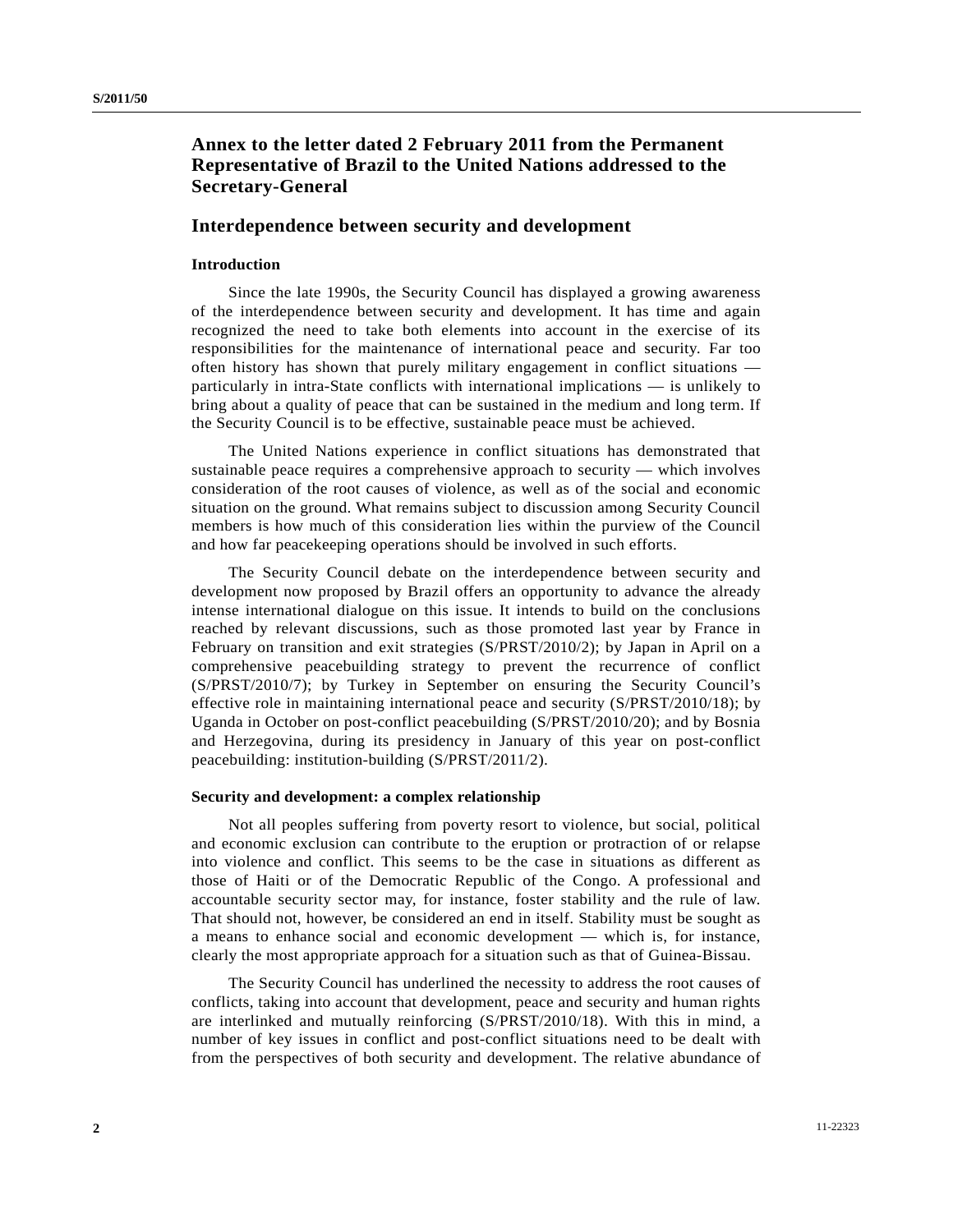natural resources, for instance, can either accelerate development or fuel conflict. Addressing only one of these aspects will offer an incomplete picture.

 Peacebuilding has emerged as the primary tool for bridging the gap between security and development. As early as 2001, the Security Council noted the need for enhancing peacebuilding activities by formulating a strategy based on the interdependence between sustainable peace, security and development in all its dimensions (S/PRST/2001/5). Ten years later, such a strategy is still lacking in spite of many positive steps, including the establishment of a dedicated United Nations architecture for peacebuilding activities.

 The Security Council has also recognized that responding to challenges of conflicts in most instances requires a coherent and integrated mix of peacebuilding and peacekeeping activities, including political, military, civilian, humanitarian and development activities (S/PRST/2005/20). Such a mix of peacebuilding and peacekeeping activities requires sufficient consideration, by the Security Council, of peacebuilding activities on a case-by-case basis and from its early engagement with a country.

 The successful implementation by peacekeepers of many of their commonly mandated tasks, such as support for security sector reform and disarmament, demobilization and reintegration programmes, is closely linked to the existence of economic opportunity. On a more strategic level, progress in the area of development can help foster a greater commitment to stability on the part of the local population. Generating this interest in stability is crucial to achieving conditions for sustainable peace and allowing for the subsequent drawdown of a peacekeeping mission.

 Where appropriate, the Security Council should ensure that early peacebuilding activities are implemented by peacekeeping operations or carried out with their support, while other bodies of the United Nations and partners of host countries engage in broader peacebuilding and development issues.

### **The relevance of the interdependence between security and development for the work of the Security Council**

 In the light of the preceding considerations, it seems clear that development issues are relevant to the Council in discharging its primary responsibility for the maintenance of international peace and security. This relevance was initially identified in 1997 with regard to African issues on the agenda. Meeting at the level of Foreign Ministers, the Security Council adopted a presidential statement (S/PRST/1997/46), in which it considered that the challenges of Africa demanded a more comprehensive response and requested the Secretary-General to present a report containing concrete recommendations to the Council regarding the sources of conflict in Africa, ways to prevent and address these conflicts, and how to lay the foundation for durable peace and economic growth following their resolution. The Secretary-General's 1998 report on the causes of conflict and the promotion of durable peace and sustainable development in Africa (A/52/871-S/1998/318) was to become a landmark document addressing the nexus between peace and security and development.

 The existence of such a nexus does not mean that the Security Council should take on responsibilities of other principal organs of the United Nations, such as the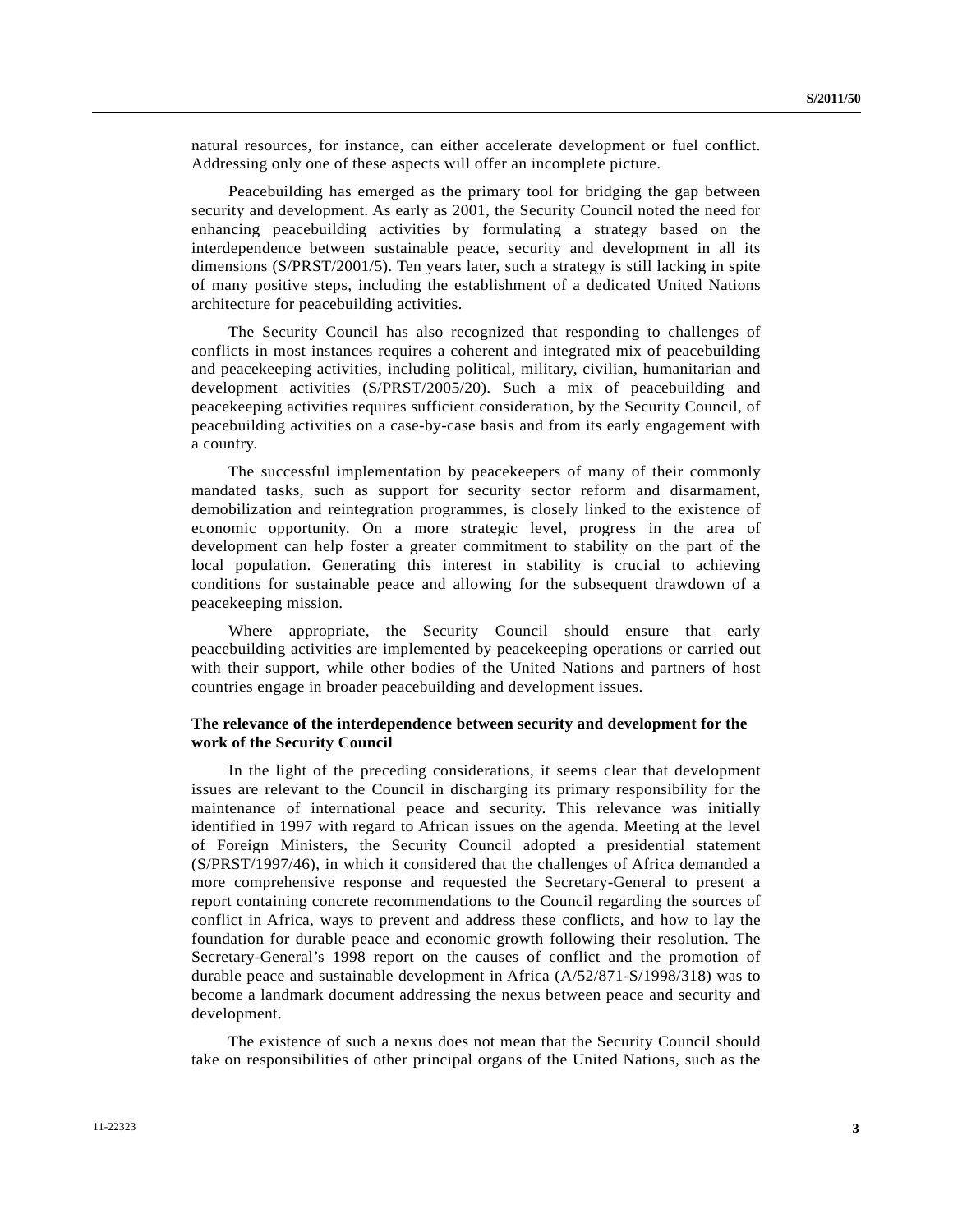General Assembly and the Economic and Social Council, or create overlaps with the Peacebuilding Commission or United Nations agencies, funds and programmes. These should, of course, continue to exert their respective jurisdictions over development issues. It does, however, imply that the Security Council must take into account social and development issues in its deliberations in order to ensure an effective transition to peace.

 In some conflict and post-conflict situations, the Security Council may determine that certain socio-economic issues constitute a threat to international peace and security in their own right. In other cases, it may determine what early peacebuilding tasks can be performed by peacekeepers when they are deployed. The Council may also consider where peacekeepers can take on the role of enablers in relation to other agents and actors.

 Moreover, given that the support for conflict-affected countries in their journey towards peace and prosperity must be a system-wide commitment by the United Nations, the Council has a legitimate interest in the effectiveness of development actors on the ground and in their coordination with Security Councilmandated missions, where they are deployed. A well-executed, integrated strategy on the part of the agencies, funds and programmes and the international financial institutions can significantly increase the prospects for success of the Council's efforts to ensure peace and security (including by increasing the local population's stake in stability and making them less likely to support or join rebel groups).

 The Council may therefore wish to take a number of actions within the limits of its responsibilities under the Charter, such as:

- Drawing attention to the security implications of development-related issues (either through its formal documents or through informal dialogues with other actors).
- Conveying to the Secretary-General its concern with development aspects that may trigger violence, such as youth unemployment, or aggravate situations of conflict, and requesting information on it.
- Requiring the Peacebuilding Commission to provide advice on non-security areas that may nonetheless have a significant impact on security matters, thus enabling the adoption of a wider perspective.
- Calling on Member States to promote coherence in the work of the United Nations in conflict and post-conflict situations through their participation in executive boards and governance structures of the agencies, funds and programmes.

#### **The way forward**

 In their consideration of the matter, Member States are encouraged to examine recent reports and non-papers such as the review of the United Nations peacebuilding architecture (A/64/868-S/2010/393, annex); the report on the implementation of the recommendations contained in the report of the Secretary-General on the causes of conflict and the promotion of durable peace and sustainable development in Africa (A/65/152-S/2010/526); the concept note for the forthcoming *World Development Report 2011: Conflict, Security and Development*; the non-papers prepared by the Departments of Peacekeeping Operations and Field